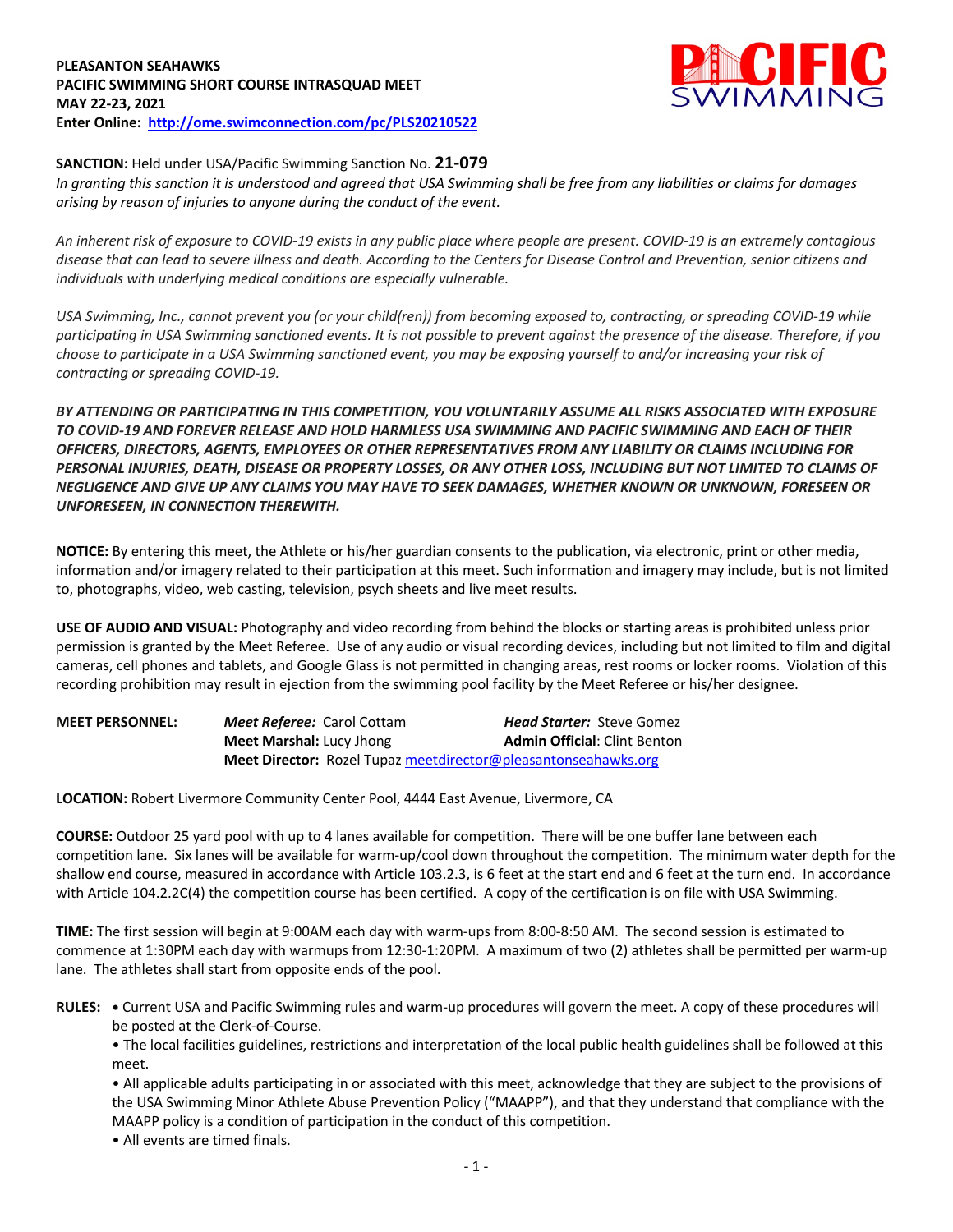- All events will swim fast to slow.
- Athletes may compete in a maximum of 4 events per day.
- All Athletes ages 12 and under should complete competition within four (4) hours.

• Entries will be accepted until the number of splashes exceeds the estimated timeline, per the "Four-Hour Rule," based on the Athletes age and gender, or when the number of entered athletes meets capacity per local/facility restrictions. **•** If local conditions warrant it the Meet Referee, with the concurrence of the Meet Director, may require a mandatory scratch down. Immediate cash refunds will be made for any mandatory scratches.

- **All Coaches and Officials must wear their USA Swimming membership cards in a visible manner.**
- **ADDITIONAL COVID-19 REQUIREMENTS ATTACHED IN A SEPARATE DOCUMENT.**
- Boys and Girls events may be combined by the Meet Referee with the concurrence of the PLS Coaching staff.

**UNACCOMPANIED ATHLETES:** Any USA Swimming Athlete-Member competing at the meet must be accompanied by a USA Swimming Member-Coach for the purposes of Athlete supervision during warm-up, competition and warm-down. If a Coach-Member of the Athlete's USA Swimming Club does not attend the meet to serve in said supervisory capacity, it is the responsibility of the Athlete or the Athlete's legal guardian to arrange for supervision by a USA Swimming Member-Coach. The Meet Director or Meet Referee may assist the Athlete in making arrangements for such supervision; however, it is recommended that such arrangements be made in advance of the meet by the Athlete's USA Swimming Club Member-Coach.

**RACING STARTS:** Athletes must be certified by a USA Swimming member-coach as being proficient in performing a racing start or must start the race in the water. It is the responsibility of the Athlete or the Athlete's legal guardian to ensure compliance with this requirement.

**RESTRICTIONS:** • Smoking and the use of other tobacco products is prohibited on the pool deck, in the locker rooms, in spectator

- seating, on standing areas and in all areas used by Athletes, during the meet and during warm-up periods.
	- Sale and use of alcoholic beverages is prohibited in all areas of the meet venue.
	- No glass containers are allowed in the meet venue.
	- No propane heater is permitted except for snack bar/meet operations.
	- All shelters must be properly secured.
	- Deck Changes are prohibited.

• Destructive devices, to include but not limited to, explosive devices and equipment, firearms (open or concealed), blades, knives, mace, stun guns and blunt objects are strictly prohibited in the swimming facility and its surrounding areas. If observed, the Meet Referee or his/her designee may ask that these devices be stored safely away from the public or removed from the facility. Noncompliance may result in the reporting to law enforcement authorities and ejection from the facility. Law enforcement officers (LEO) are exempt per applicable laws.

• Operation of a drone, or any other flying apparatus, is prohibited over the venue (pools, Athlete/Coach areas, Spectator areas and open ceiling locker rooms) any time Athletes, Coaches, Officials and/or Spectators are present.

**ELIGIBILITY:** • Athletes must be current members of USA Swimming and PLS members and enter their name and registration number on the meet entry card as they are shown on their Registration Card. If this is not done, it may be difficult to match the Athlete with the registration and times database. The meet host will check all Athlete registrations against the SWIMS database and if not found to be registered, the Meet Director shall accept the registration at the meet (a \$10 surcharge will be added to the regular registration fee). Duplicate registrations will be refunded by mail.

• Meet is open only to qualified athletes registered with Pleasanton Seahawks. Athletes who are unattached but participating with Pleasanton Seahawks are eligible to compete.

• Entries with **"NO TIME" will be accepted.**

• Disabled Athletes are welcome to attend this meet and should contact the Meet Director or Meet Referee regarding any special accommodations on entry times and seeding per Pacific Swimming policy.

• Athletes 19 years of age and over may compete in the meet for time only, no awards. Such Athletes must have met standards for the 17-18 age group.

• The Athlete's age will be the age of the Athlete on the first day of the meet.

**ENTRY FEES:** \$60 flat fee per athlete. Entries will be rejected if payment is not sent at time of request. No refunds will be made, except mandatory scratch downs.

**ONLINE ENTRIES:** To enter online go to **http://ome.swimconnection.com/pc/PLS20210522** to receive an immediate entry confirmation. This method requires payment by credit card. Swim Connection, LLC charges a processing fee for this service, equal to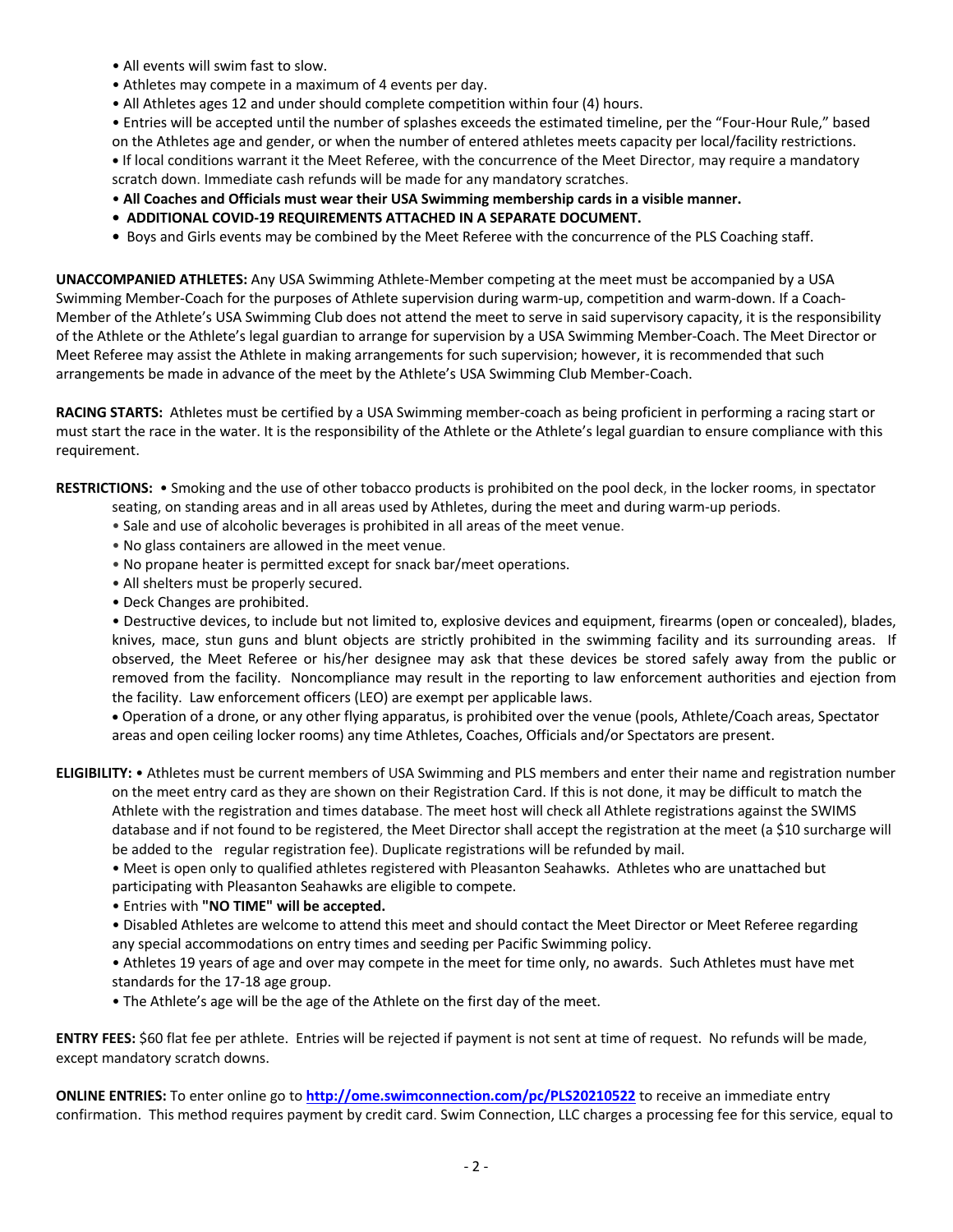\$1 per Athlete plus 5% of the total Entry Fees. Please note that the processing fee is a separate fee from the Entry Fees. Online entries will be accepted through May 15, 2021.

**MAILED OR HAND DELIVERED ENTRIES**: All entries will be done through SwimConnection. No mailed or hand delivered entries allowed.

**CHECK-IN:** The meet will be pre-seeded. Athletes shall report to the bull-pen area at their scheduled time for each event.

**SCRATCHES:** Any Athletes not reporting for or competing in an individual timed final event that they have entered shall not be penalized.

## **AWARDS:** None.

## **HOSPITALITY: None**

**ADMISSION:** Free. Admission is limited to listed participants and as listed on the COVID-19 Meet Safety Plan for this meet.

**MISCELLANEOUS:** No overnight parking is allowed. Facilities will not be provided after meet hours.